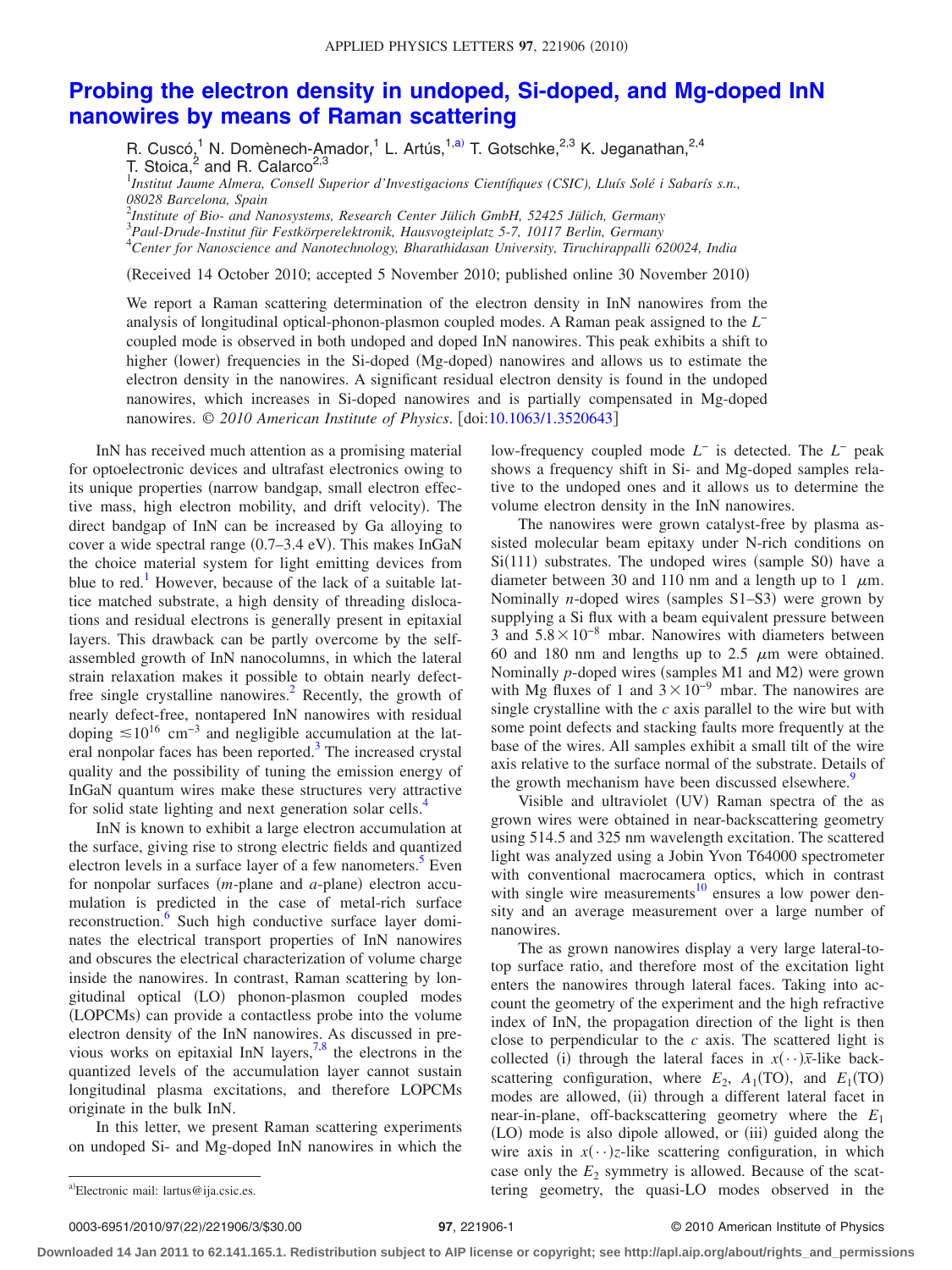<span id="page-1-0"></span>

FIG. 1. Raman spectra of undoped (S0), silicon doped (S1-S3), and magnesium doped (M1, M2) InN nanowires obtained using (a) visible and (b) ultraviolet excitation.

 $experiment<sup>11</sup> contain a strong  $E_1$  (LO) component and will$ hereafter be generically referred to as  $E_1$  (LO) modes.

Raman spectra of the undoped and doped wires are shown in Fig. [1.](#page-1-0) A strong signal from the Si substrate is present in the visible Raman spectra [Fig.  $1(a)$  $1(a)$ ]. For comparison purposes, the Raman spectrum of Si is also displayed (dotted line). The spectra of the nanowire samples show two main Raman peaks at 491 and 595 cm<sup>-1</sup>, corresponding to the  $E_2^{\text{high}}$  and  $E_1$  (LO) modes, respectively. Two weaker features can be observed at 475 cm<sup>-1</sup>, corresponding to the  $E_1$ (TO) mode, and in the  $430-450$  cm<sup>-1</sup> frequency range. The latter can hardly be discerned in samples M1 and M2 from the weak second-order band of the Si spectrum, but in the undoped and Si-doped samples it becomes sharper and appears to shift to higher frequencies. Such a shift cannot be attributed to strain in the nanowires, since they are mostly relaxed as indicated by the constant frequency of the  $E_2^{\text{high}}$ mode (see Fig. [2](#page-1-1)). Then, we assign these weak shifting modes to the  $L^-$  branch of  $E_1$  (LO)-phonon-plasmon coupled modes. Similar to the case of InN epilayers, $\frac{7}{1}$  the high frequency branch  $(L<sup>+</sup>)$  could not be detected in our experiments. The intensity ratio between the LO and the  $E_2^{\text{high}}$  peaks is about four times higher in the nanowires as compared to the InN epilayers<sup> $\prime$ </sup> as a consequence of their much higher surface to volume ratio. Given that the observation of the unscreened LO modes can be attributed to an electric-field induced resonant scattering mechanism in the accumulation layer,<sup>1</sup> and that such accumulation layer is usually present in the lateral nonpolar faces, $12$  the scattering volume for the uncoupled LO modes is significantly enhanced in nanowires.

To unambiguously discern the *L*<sup>−</sup> Raman peak from the Si substrate signal, Raman scattering measurements were performed in the UV region. Because of the strong optical absorption, the UV Raman spectra displayed in Fig.  $1(b)$  $1(b)$ show a dramatic reduction of the Si substrate signal and distinctly reveal the InN spectra of the nanowires. Here, the *L*<sup>−</sup> peaks are clearly observed even in the Mg-doped samples, where they have shifted to lower frequencies and the  $A_1$  (TO) mode at 447 cm−1 is resolved. It is interesting to note that the *L*<sup>−</sup> peak is broader in the undoped sample S0 and sharpens up in Si-doped samples S1–S3, as expected for an *L*<sup>−</sup>

<span id="page-1-1"></span>

FIG. 2. Raman spectra of the  $E_2^{\text{high}}$  mode for undoped (S0), silicon doped (S1-S3), and magnesium doped (M1, M2) InN nanowires obtained using visible excitation after subtraction of the Si background.

coupled mode that gains phononlike character with increasing carrier density.

We notice a striking difference in the UV spectra in relation to the visible spectra regarding the LO mode intensity. The strong  $E_1$  (LO) peak that was observed in the visible spectra is totally absent of the UV spectra, where only a weak, disorder-activated longitudinal-optical (DALO) broad band centered at about 580 cm−1 which reflects the phonon density of states can be seen. We have observed the same effect for the  $A_1$  (LO) mode in *c*-plane InN epilayers. We attribute the quenching of the LO intensity to the fact that the UV excitation energy is far away from the electronic resonance conditions which greatly enhance the Raman intensities of the polar modes as the excitation wavelength ap-proaches the red and infrared regions.<sup>7[,13](#page-2-12)</sup> Thus, the electricfield induced Fröhlich resonance does not take place under UV excitation and the forbidden  $E_1$  (LO) scattering at the accumulation layer can no longer be observed. Within the core of the nanowires, the  $E_1$  (LO) mode is coupled with plasmons so only the *L*<sup>−</sup> mode can be detected. This mode follows the same selection rules as the  $E_1$  (LO) mode,<sup>14</sup> and it is therefore dipole allowed for in-plane, off-backscattering geometry. A narrow  $E_1$  (TO) peak can also be distinctly observed, most notably in sample S3.

In order to estimate the volume electron density in the nanowires, we have fitted a dielectric line shape model to the *L*<sup>−</sup> Raman spectra. The model involves linear response of the lattice-electron-gas system within the dissipation-fluctuation framework, in which the electron contribution is evaluated by means of the Lindhard–Mermin dielectric function. Details of the model and material parameters specific for InN can be found in Ref. [7.](#page-2-6) The model was applied to fit the visible ( $\lambda_{\text{exc}}$ =514.5 nm) Raman spectra of a set of InN epilayers with electron densities ranging from  $2 \times 10^{18}$  to 2  $\times 10^{19}$  cm<sup>-1</sup> and a good agreement was found with the Hall data.<sup>7</sup> Although the UV spectra reveal more distinct peaks than the visible spectra, we have applied the model to the

**Downloaded 14 Jan 2011 to 62.141.165.1. Redistribution subject to AIP license or copyright; see http://apl.aip.org/about/rights\_and\_permissions**